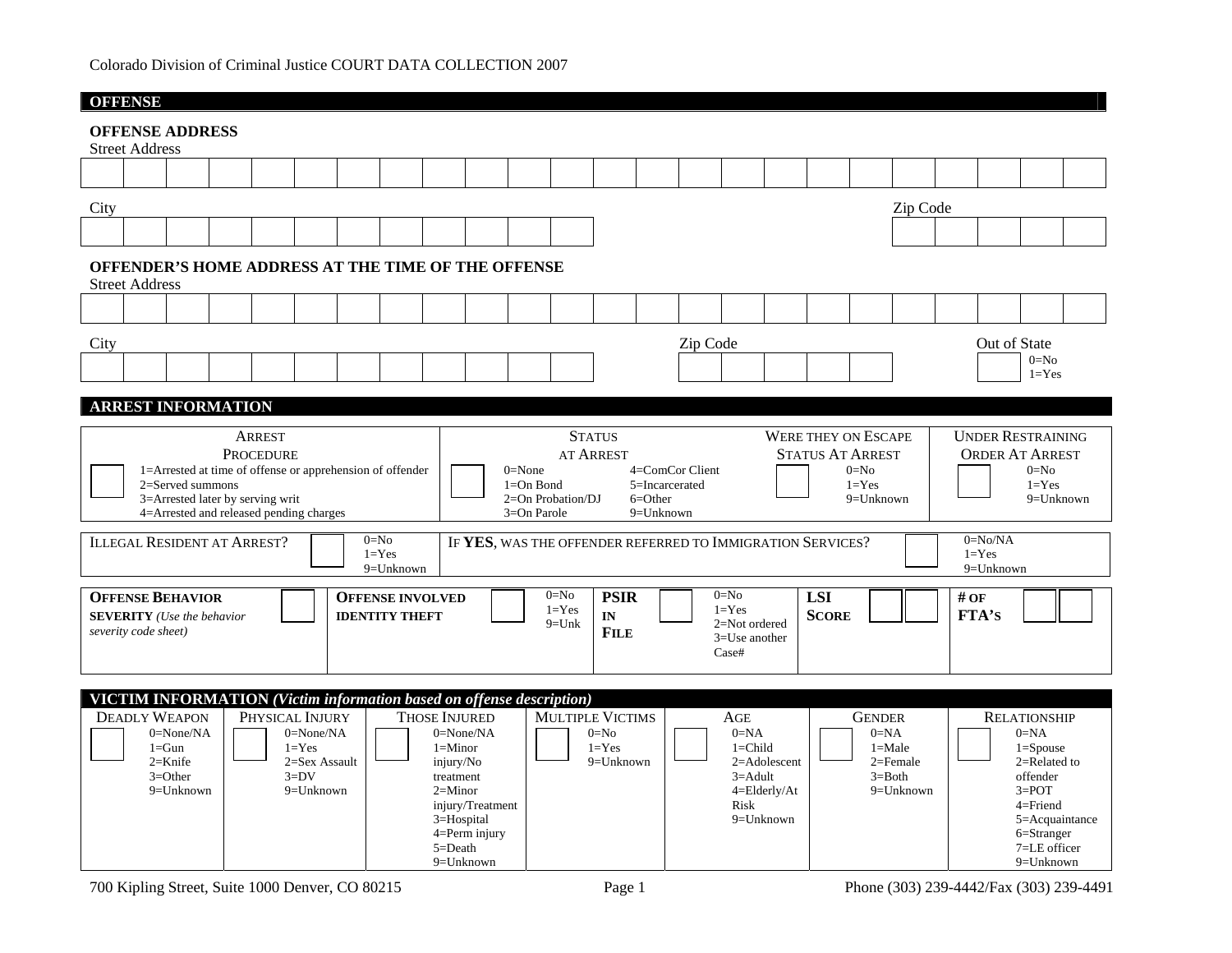| $0=N0$<br>0=None/NA<br>4=Prescription<br>WERE ALCOHOL/DRUGS USED IN THE OFFENSE?<br>IF YES, WHAT TYPE OF<br>$1 = Yes$<br>$1 =$ Alcohol<br>ALCOHOL/DRUG?<br>9=Unknown<br>$2 = Drugs$<br>9=Unknown<br>(Most Serious)<br>3=Alcohol and Drugs<br>$0=N0$<br>$0=N0$<br>$0 = No$<br><b>DRUG</b><br>IF YES, which JD<br><b>INFORMANT IN</b><br><b>STING OPERATION</b><br>$1 = Yes$<br>$1 = Yes$<br>COURT?<br>and Court location?<br>THE CURRENT<br>IN THE CURRENT<br>$9=Unk$<br>$(0=NA)$<br>$_{\rm JD}$<br><b>Court Location</b><br>CASE?<br>CASE?<br>If CHARGED with a drug offense (Note: if more than one drug, pick the 3 most serious and fill out the boxes below)<br><b>DRUG TYPE</b><br>DRUG OFFENSE (Note: left justify #s)<br>WEIGHT<br>AMOUNT<br>10=Cocaine<br>$53 = GHB$<br>$16oz=11b$<br>$1 =$ Purchase<br>$1 =$ Dosage<br>$11 =$ Crack<br>60=Opiate/Narcotic<br>2=Cultivate/<br>$28$ grams= $1oz$<br>$2 =$ Ounces<br>1.<br>$61$ =Heroin<br>448grams=1lb<br>$3 =$ Pounds<br>20=Marijuana<br>Manufacture<br>1000grams=1kilo<br>30=Hallucinogen<br>3=Distribution/<br>$4 =$ Grams<br>62=Oxycodone<br>2.<br>$31 = LSD$<br>63=Hydrocodone<br>5=Kilos<br>Sale<br>32=Mushrooms<br>80=Other<br>4=Possession<br>6=Plants<br>5=Poss w/intent<br>33=Ectasy<br>81=Prescription<br>$7 = Rocks$<br>3.<br>40=Stimulant<br>82=Toxic vapors/<br>to sell<br>8=Baggie/<br>$41 = Meth$<br>inhalants<br>$6 = Use$<br>83=Methadone<br>7=Prescription<br>$42$ =Amphetamines<br>9=Unknown<br>50=Depressant<br>99=Unknown<br>Fraud<br>8=Trafficking<br>If CONVICTED of a drug offense (Note: if more than one drug, pick the 3 most serious and fill out the boxes below for each drug type)<br><b>DRUG TYPE</b><br>DRUG OFFENSE (Note: left justify #s)<br>WEIGHT<br><b>AMOUNT</b><br>$53 = GHB$<br>$16oz=11b$<br>10=Cocaine<br>1=Purchase<br>$1 = Do\$<br>$11 =$ Crack<br>60=Opiate/Narcotic<br>$2=$ Cultivate/<br>$2=$ Ounces<br>$28$ grams= $1oz$<br>1.<br>$61 =$ Heroin<br>448grams=1lb<br>$3 =$ Pounds<br>20=Marijuana<br>Manufacture<br>30=Hallucinogen<br>62=Oxycodone<br>1000grams=1kilo<br>3=Distribution/<br>$4 =$ Grams<br>2.<br>$31 = LSD$<br>63=Hydrocodone<br>Sale<br>5=Kilos<br>$80 = Other$<br>32=Mushrooms<br>4=Possession<br>$6 =$ Plants<br>5=Poss w/intent<br>33=Ectasy<br>81=Prescription<br>$7 = Rocks$<br>3.<br>40=Stimulant<br>82=Toxic vapors/<br>to sell<br>$8 =$ Baggie/<br>$41 = Meth$<br>inhalants<br>$6 = Use$<br>42=Amphetamines<br>83=Methadone<br>7=Prescription<br>$9 =$ Unknown<br>Fraud<br>$50 = Depressant$<br>99=Unknown<br>8=Trafficking<br><b>DISPOSITION</b><br>3=Jail/Prison<br>$1 =$ Summons<br>5=Other (specify)<br><b>STATUS AT SENTENCE?</b><br>$2 =$ Bond<br>$9 =$ Unknown<br>$4 = At Large$<br><b>PLACEMENT</b><br>$0=N0$<br>$0=N0$<br>$0=N0$<br>RULE 35B<br>MULTIPLE CONVICTION<br><b>WITHIN</b><br>$1 = Yes$<br>1=Concurrent sentences<br>$1 =$ Single case<br><b>OFFENSES</b><br>2=Consecutive sentences | <b>DRUG INFORMATION</b> |  |                         |
|-------------------------------------------------------------------------------------------------------------------------------------------------------------------------------------------------------------------------------------------------------------------------------------------------------------------------------------------------------------------------------------------------------------------------------------------------------------------------------------------------------------------------------------------------------------------------------------------------------------------------------------------------------------------------------------------------------------------------------------------------------------------------------------------------------------------------------------------------------------------------------------------------------------------------------------------------------------------------------------------------------------------------------------------------------------------------------------------------------------------------------------------------------------------------------------------------------------------------------------------------------------------------------------------------------------------------------------------------------------------------------------------------------------------------------------------------------------------------------------------------------------------------------------------------------------------------------------------------------------------------------------------------------------------------------------------------------------------------------------------------------------------------------------------------------------------------------------------------------------------------------------------------------------------------------------------------------------------------------------------------------------------------------------------------------------------------------------------------------------------------------------------------------------------------------------------------------------------------------------------------------------------------------------------------------------------------------------------------------------------------------------------------------------------------------------------------------------------------------------------------------------------------------------------------------------------------------------------------------------------------------------------------------------------------------------------------------------------------------------------------------------------------------------------------------------------------------------------------------------------------------------------------------------------------------------------|-------------------------|--|-------------------------|
|                                                                                                                                                                                                                                                                                                                                                                                                                                                                                                                                                                                                                                                                                                                                                                                                                                                                                                                                                                                                                                                                                                                                                                                                                                                                                                                                                                                                                                                                                                                                                                                                                                                                                                                                                                                                                                                                                                                                                                                                                                                                                                                                                                                                                                                                                                                                                                                                                                                                                                                                                                                                                                                                                                                                                                                                                                                                                                                                           |                         |  | 5=Methamphetamine       |
|                                                                                                                                                                                                                                                                                                                                                                                                                                                                                                                                                                                                                                                                                                                                                                                                                                                                                                                                                                                                                                                                                                                                                                                                                                                                                                                                                                                                                                                                                                                                                                                                                                                                                                                                                                                                                                                                                                                                                                                                                                                                                                                                                                                                                                                                                                                                                                                                                                                                                                                                                                                                                                                                                                                                                                                                                                                                                                                                           |                         |  | $1 = Yes$<br>$9=Unk$    |
|                                                                                                                                                                                                                                                                                                                                                                                                                                                                                                                                                                                                                                                                                                                                                                                                                                                                                                                                                                                                                                                                                                                                                                                                                                                                                                                                                                                                                                                                                                                                                                                                                                                                                                                                                                                                                                                                                                                                                                                                                                                                                                                                                                                                                                                                                                                                                                                                                                                                                                                                                                                                                                                                                                                                                                                                                                                                                                                                           |                         |  |                         |
|                                                                                                                                                                                                                                                                                                                                                                                                                                                                                                                                                                                                                                                                                                                                                                                                                                                                                                                                                                                                                                                                                                                                                                                                                                                                                                                                                                                                                                                                                                                                                                                                                                                                                                                                                                                                                                                                                                                                                                                                                                                                                                                                                                                                                                                                                                                                                                                                                                                                                                                                                                                                                                                                                                                                                                                                                                                                                                                                           |                         |  | balloon/bindle          |
|                                                                                                                                                                                                                                                                                                                                                                                                                                                                                                                                                                                                                                                                                                                                                                                                                                                                                                                                                                                                                                                                                                                                                                                                                                                                                                                                                                                                                                                                                                                                                                                                                                                                                                                                                                                                                                                                                                                                                                                                                                                                                                                                                                                                                                                                                                                                                                                                                                                                                                                                                                                                                                                                                                                                                                                                                                                                                                                                           |                         |  |                         |
|                                                                                                                                                                                                                                                                                                                                                                                                                                                                                                                                                                                                                                                                                                                                                                                                                                                                                                                                                                                                                                                                                                                                                                                                                                                                                                                                                                                                                                                                                                                                                                                                                                                                                                                                                                                                                                                                                                                                                                                                                                                                                                                                                                                                                                                                                                                                                                                                                                                                                                                                                                                                                                                                                                                                                                                                                                                                                                                                           |                         |  | balloon/bindle          |
| $3 = Both$<br>3=Between cases=Different JD                                                                                                                                                                                                                                                                                                                                                                                                                                                                                                                                                                                                                                                                                                                                                                                                                                                                                                                                                                                                                                                                                                                                                                                                                                                                                                                                                                                                                                                                                                                                                                                                                                                                                                                                                                                                                                                                                                                                                                                                                                                                                                                                                                                                                                                                                                                                                                                                                                                                                                                                                                                                                                                                                                                                                                                                                                                                                                | 9=Unknown               |  | 2=Between cases=Same JD |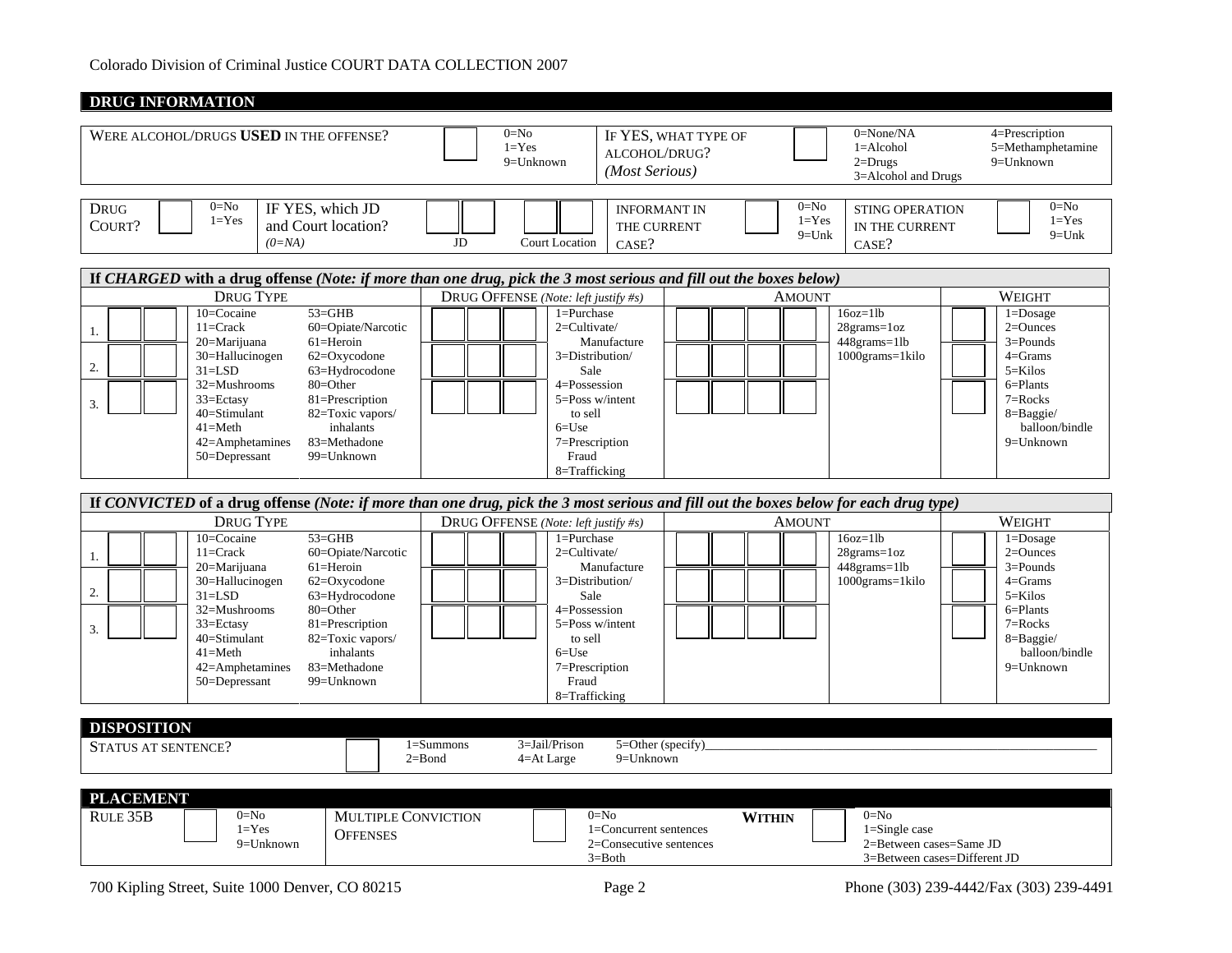| <b>INTERVENTIONS</b>                                                     |                                                                                                                                                                                                |                                                                                                                                                                                     |                                                                                                |                                                                                                                                                                                                                                                                                                                            |                                                                                                                                                                                                                                                                               |                           |
|--------------------------------------------------------------------------|------------------------------------------------------------------------------------------------------------------------------------------------------------------------------------------------|-------------------------------------------------------------------------------------------------------------------------------------------------------------------------------------|------------------------------------------------------------------------------------------------|----------------------------------------------------------------------------------------------------------------------------------------------------------------------------------------------------------------------------------------------------------------------------------------------------------------------------|-------------------------------------------------------------------------------------------------------------------------------------------------------------------------------------------------------------------------------------------------------------------------------|---------------------------|
|                                                                          | EVALUATION/TREATMENT                                                                                                                                                                           |                                                                                                                                                                                     |                                                                                                |                                                                                                                                                                                                                                                                                                                            | <b>OFFENDER PROBLEM</b>                                                                                                                                                                                                                                                       |                           |
| Educ<br>Voc                                                              | <b>MH</b><br><b>SO</b>                                                                                                                                                                         | D/A                                                                                                                                                                                 | DV                                                                                             | Alcohol<br>Drug                                                                                                                                                                                                                                                                                                            | Cognitive<br>Mental<br>Health<br>Impairment                                                                                                                                                                                                                                   |                           |
| <b>FOP</b><br>Anger<br>Mgmt                                              | Parenting<br>Family<br>Counseling<br>Classes                                                                                                                                                   | Other                                                                                                                                                                               | $0 = None$<br>$1 = Yes$ , evaluation<br>2=Yes, treatment<br>$3 = Both (eval &tx)$<br>9=Unknown | $0 = No/None$                                                                                                                                                                                                                                                                                                              | $1 = Yes$ a problem but there is no interference with functioning<br>$2 = Yes$ a problem and there is some disruption of functioning<br>3=Yes a problem and there is serious disruption/needs treatment                                                                       |                           |
| <b>DEMOGRAPHICS</b>                                                      |                                                                                                                                                                                                |                                                                                                                                                                                     |                                                                                                |                                                                                                                                                                                                                                                                                                                            |                                                                                                                                                                                                                                                                               |                           |
| FBI#                                                                     |                                                                                                                                                                                                | <b>ETHNICITY</b>                                                                                                                                                                    | $1 = White$<br>$2 = Black$<br>3=Hispanic                                                       | $4 = Am$ Indian<br>$6 = Other$<br>$5 = Asian$                                                                                                                                                                                                                                                                              | $0=N0$<br><b>ENGLISH</b><br>9=Unknown<br>$1 = Yes$<br><b>SPEAKER</b>                                                                                                                                                                                                          | $9=Unk$                   |
| <b>MARITAL STATUS</b><br>(at dispo/sent)                                 | $1 =$ Single<br>$2=Married$<br>3=Separated/Divorced<br>4=Widowed<br>5=Common law<br>9=Unknown                                                                                                  | # DEPENDENTS<br>(at disp/sent)                                                                                                                                                      | <b>STABILITY</b><br>(One year before<br>arrest for this case)                                  |                                                                                                                                                                                                                                                                                                                            | 1=Continuously resided at same address<br>2=Has moved 1 or 2 times<br>3=Has moved 3 or more time<br>4=Transient/homeless<br>9=Unknown                                                                                                                                         |                           |
| LAST<br><b>GRADE</b><br><b>COMPLETED</b>                                 | 00-11=Actual Grade<br>12=High School diploma<br>13=Some college<br>14=College degree                                                                                                           | 15=Some graduate<br><b>FAILED</b><br>16=Graduate degree<br><b>GRADE</b><br>$17 = GED$<br>$(K-8th)$<br>99=Missing                                                                    | $0=N$<br>$1 = Y$<br>$9=11$                                                                     | IF YES,<br><b>WHAT</b><br><b>GRADE</b>                                                                                                                                                                                                                                                                                     | $0=No/NA$<br>LD<br>$01-08$<br>$09=K$<br>$99 =$ Unk                                                                                                                                                                                                                            | $0=N$<br>$1 = Y$<br>$9=U$ |
| <b>CURRENT CRIME</b><br><b>ASSOCIATED WITH</b><br><b>MENTAL ILLNESS</b>  | $0 = No$<br><b>HISTORY OF</b><br>$1 = Yes$<br><b>MENTAL</b><br>9=Unknown<br><b>ILLNESS</b>                                                                                                     | $0=N0$<br>$1 = Yes$<br>9=Unknown                                                                                                                                                    | <b>DEVELOPMENT</b><br><b>DISABILITY</b>                                                        | $0 = No$<br>$1 = Yes$<br>9=Unknown                                                                                                                                                                                                                                                                                         | $0=N0$<br><b>HEAD INJURY</b><br>$1 = Yes$<br><i>(permanent</i> )<br><i>injury</i> )                                                                                                                                                                                           | 9=Unknown                 |
| <b>HISTORY</b><br>OF ABUSE<br>Physical<br>AS A<br><b>CHILD</b><br>Sexual | <b>HISTORY OF</b><br><b>SUBSTANCE</b><br>Emotional<br><b>USE</b><br>$0 = No$<br>$1 = Yes$<br>9=Unknown                                                                                         | $0=N0$<br>$1 = Drugs$<br>$2=Alcohol$<br>$3=D&A$<br>$9 =$ Unknown                                                                                                                    | <b>SUBSTANCE USE:</b><br><b>AGE OF ONSET</b>                                                   | <b>INDICATION</b><br>OF GANG<br>Alcohol<br><b>INVOLVEMENT</b><br>Drug                                                                                                                                                                                                                                                      | $0 = None$<br>$1 =$ Former<br>$2=Current$<br>3=Former & Current<br>$9 =$ Unknown                                                                                                                                                                                              |                           |
| <b>EMPLOYMENT AT</b>                                                     | $02 = Part$ time<br>03=Unemployed<br>Dispo/Sent<br>Arrest                                                                                                                                      | $01 = Full time (35 hours+)$                                                                                                                                                        | 04=Sporadic/Seasonal<br>05=AFDC/SSI/Disability<br>06=Student                                   | 07=Retired<br>08=Military status (active)<br>09=Leave of absence, furlough                                                                                                                                                                                                                                                 | 10=Full time homemaker<br>$11 =$ Illegal<br>99=Unknown                                                                                                                                                                                                                        |                           |
| <b>JOB TYPE</b><br>Arrest                                                | 00=Not applicable<br>02=Fast food restaurant<br>Dispo/Sent<br>03=Non fast food restaurant<br>04=Manufacturing/factory<br>06=Sales (professional)<br>07=Clerical<br>delivery, housekeeper, etc) | 01=Manual labor (construction, landscape)<br>05=Sales (store clerk, service station)<br>08=Entry level work (no or little training<br>required-i.e. data entry, truck driver, pizza | paralegal, teacher, clergy, etc.)                                                              | 09=Skilled/experienced work (Vocational-<br>requires some specialized on the job training<br>or education---i.e. plumber, carpenter,<br>electrician, nurse's aid, maintenance, etc)<br>10=Specialized work (4 years college-<br>requires a combination of work experience<br>and education-i.e. nurse, physical therapist, | 11=Professional/expert work (4+years-<br>requires formal education and experience-<br>i.e. doctor, lawyer, CEO, statistician,<br>accountant, therapist, professor, etc)<br>12=Military<br>13=Farm labor<br>14=Prostitution<br>15=Drug Sales<br>16=Other illegal<br>99=Unknown |                           |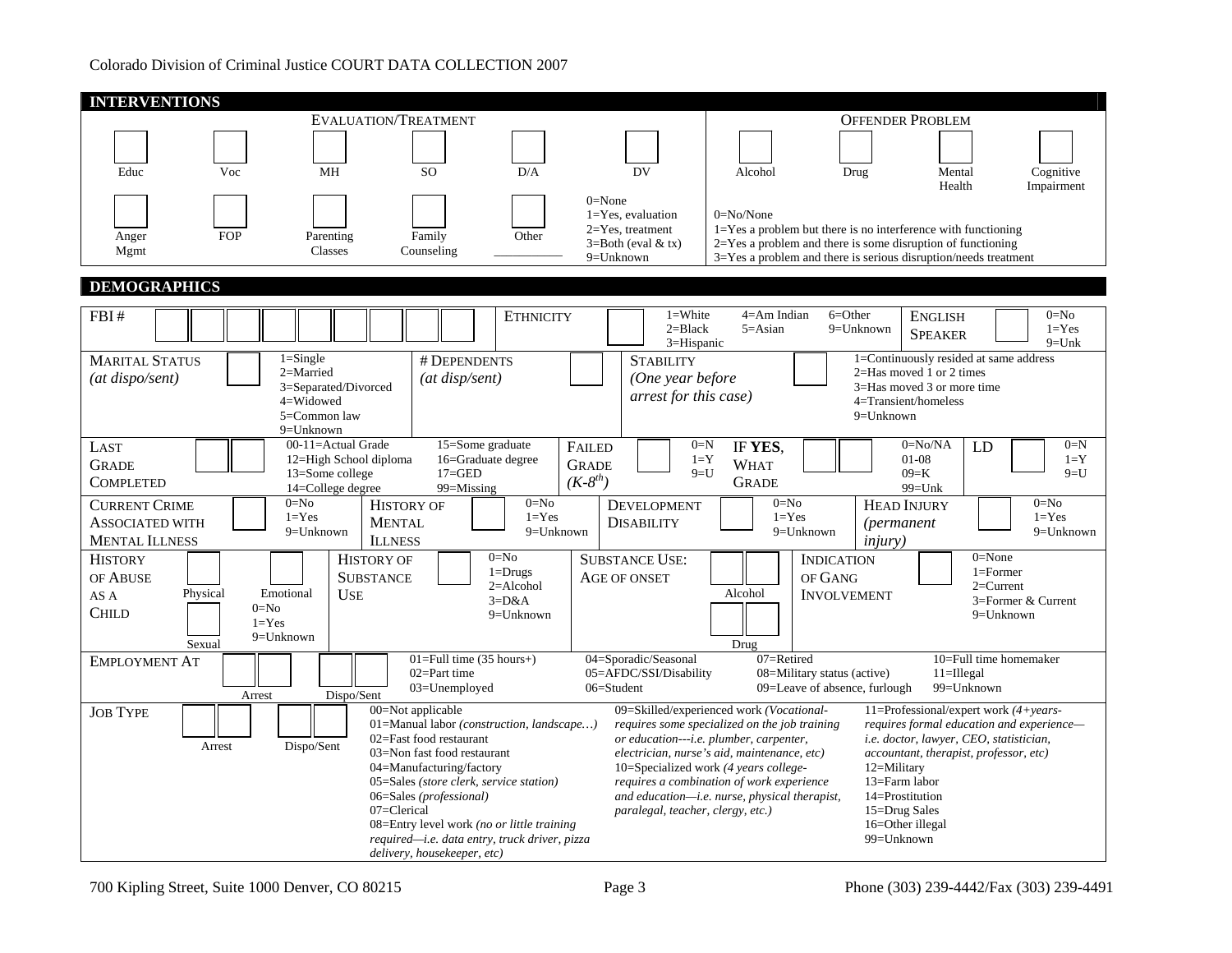|                                           | JUVENILE CRIMINAL HISTORY (Note: Do not include current case, including revocations; 8=8 or more) |                     |                     |                |                     |             |                       |              |        |      |           |        |     |     |      |                    |     |
|-------------------------------------------|---------------------------------------------------------------------------------------------------|---------------------|---------------------|----------------|---------------------|-------------|-----------------------|--------------|--------|------|-----------|--------|-----|-----|------|--------------------|-----|
| <b>CRIME</b>                              | <b>ARREST</b>                                                                                     | DATE OF             | ARRESTED            | CONV           | CONVI               |             | <b>CONVICTION</b>     |              |        |      | PLACEMENT |        |     |     |      | <b>REVOCATIONS</b> |     |
| <b>TYPES</b>                              | <b>CHARGES</b>                                                                                    | <b>FIRST ARREST</b> | LAST <sub>12</sub>  | <b>CHARGES</b> | LAST <sub>12</sub>  |             | CRIME CLASS           |              | $(\#)$ |      |           | $(\#)$ |     |     |      |                    |     |
|                                           | $\#$                                                                                              | (MM-DD-YYYY)        | <b>MTHS</b><br>$\#$ | #              | <b>MTHS</b><br>$\#$ | $\mathbf F$ | $(\#)$<br>$\mathbf M$ | $\mathbf{P}$ | Div    | Prob | OHP       | Det    | Com | YOS | Prob | YOS                | Par |
| Homicide                                  |                                                                                                   |                     |                     |                |                     |             |                       |              |        |      |           |        |     |     |      |                    |     |
| Sex                                       |                                                                                                   |                     |                     |                |                     |             |                       |              |        |      |           |        |     |     |      |                    |     |
| offense<br>Robbery                        |                                                                                                   |                     |                     |                |                     |             |                       |              |        |      |           |        |     |     |      |                    |     |
|                                           |                                                                                                   |                     |                     |                |                     |             |                       |              |        |      |           |        |     |     |      |                    |     |
| Assault                                   |                                                                                                   |                     |                     |                |                     |             |                       |              |        |      |           |        |     |     |      |                    |     |
| Kidnap                                    |                                                                                                   |                     |                     |                |                     |             |                       |              |        |      |           |        |     |     |      |                    |     |
| Weapon                                    |                                                                                                   |                     |                     |                |                     |             |                       |              |        |      |           |        |     |     |      |                    |     |
| Other<br>violent                          |                                                                                                   |                     |                     |                |                     |             |                       |              |        |      |           |        |     |     |      |                    |     |
| Burglary                                  |                                                                                                   |                     |                     |                |                     |             |                       |              |        |      |           |        |     |     |      |                    |     |
| Theft                                     |                                                                                                   |                     |                     |                |                     |             |                       |              |        |      |           |        |     |     |      |                    |     |
| <b>MVT</b>                                |                                                                                                   |                     |                     |                |                     |             |                       |              |        |      |           |        |     |     |      |                    |     |
| Arson                                     |                                                                                                   |                     |                     |                |                     |             |                       |              |        |      |           |        |     |     |      |                    |     |
| Drug                                      |                                                                                                   |                     |                     |                |                     |             |                       |              |        |      |           |        |     |     |      |                    |     |
| $\ensuremath{\text{Fraud}}$<br>Forgery    |                                                                                                   |                     |                     |                |                     |             |                       |              |        |      |           |        |     |     |      |                    |     |
| $\overline{\mbox{Trespass}}/$<br>Crim Mis |                                                                                                   |                     |                     |                |                     |             |                       |              |        |      |           |        |     |     |      |                    |     |
| <b>DUI/DWAI/</b><br>Other Alc             |                                                                                                   |                     |                     |                |                     |             |                       |              |        |      |           |        |     |     |      |                    |     |
| Traffic                                   |                                                                                                   |                     |                     |                |                     |             |                       |              |        |      |           |        |     |     |      |                    |     |
| Escape                                    |                                                                                                   |                     |                     |                |                     |             |                       |              |        |      |           |        |     |     |      |                    |     |
| $\overline{\text{FTR}}$                   |                                                                                                   |                     |                     |                |                     |             |                       |              |        |      |           |        |     |     |      |                    |     |
| Other<br>Non-violent                      |                                                                                                   |                     |                     |                |                     |             |                       |              |        |      |           |        |     |     |      |                    |     |
| Runaway                                   |                                                                                                   |                     |                     |                |                     |             |                       |              |        |      |           |        |     |     |      |                    |     |
| Truancy                                   |                                                                                                   |                     |                     |                |                     |             |                       |              |        |      |           |        |     |     |      |                    |     |
|                                           |                                                                                                   |                     |                     |                |                     |             |                       |              |        |      |           |        |     |     |      |                    |     |

| CT FILED ON AS<br><b>EVER DIREC</b> | $0 = No$ | <b>TOTAL NUMBER OF</b>             |           | <b>TOTAL NUMBER OF JUVENILE</b> |              |
|-------------------------------------|----------|------------------------------------|-----------|---------------------------------|--------------|
| AN ADULT"                           | $=$ Yes  | <b>ARRESTS:</b><br><b>JUVENILE</b> | of arrest | <b>CONVICTIONS:</b>             | $#$ of cases |
|                                     | ∶∪nknown | $(8=8 \text{ or more})$            |           | $(8=8 \text{ or more})$         |              |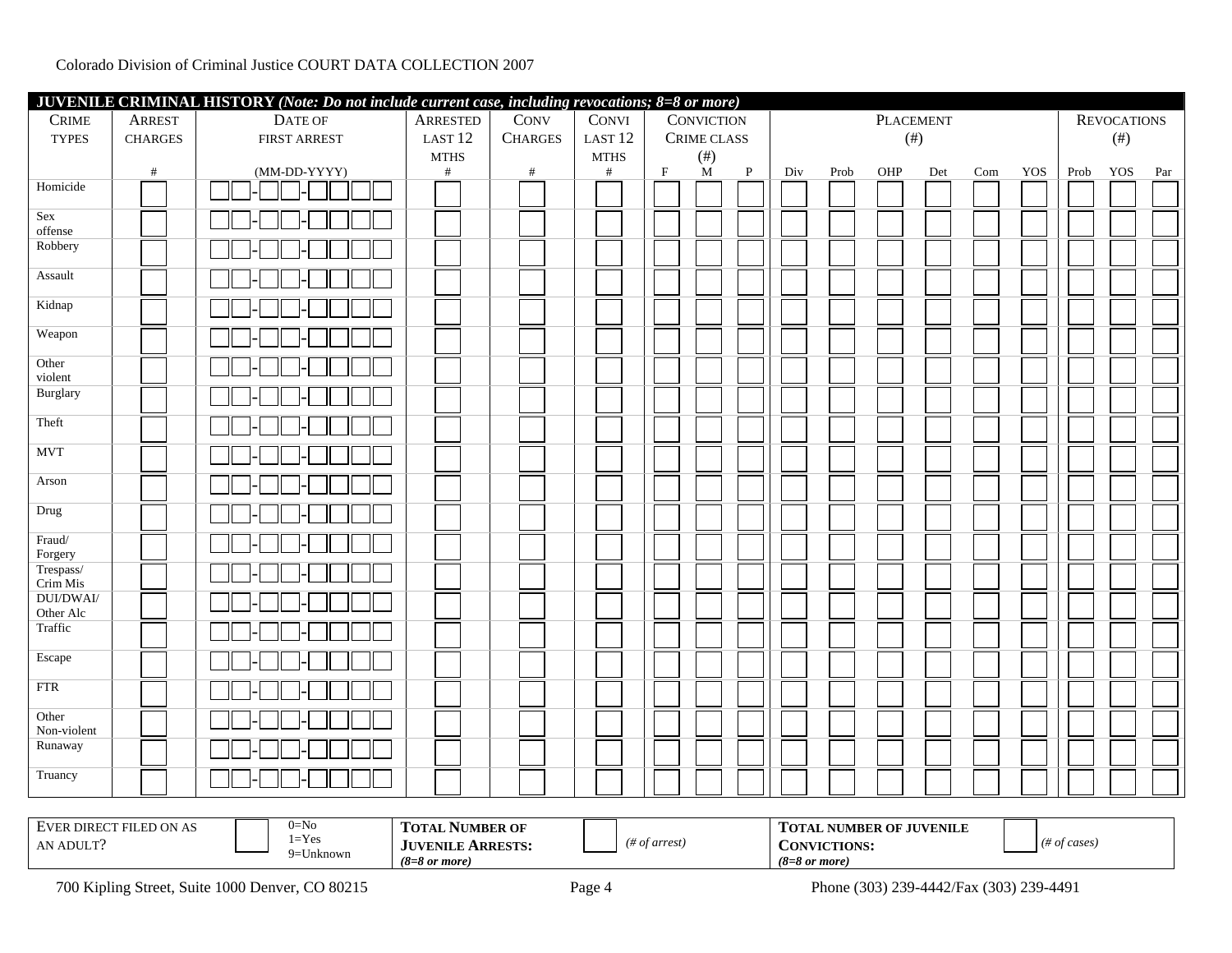| ADULT CRIMINAL HISTORY (Note: Do not include current case, including revocations; 8=8 or more) |                |                     |                    |                |  |                    |  |             |                   |              |        |      |                  |      |              |      |                    |     |
|------------------------------------------------------------------------------------------------|----------------|---------------------|--------------------|----------------|--|--------------------|--|-------------|-------------------|--------------|--------|------|------------------|------|--------------|------|--------------------|-----|
| <b>CRIME</b>                                                                                   | ARREST         | DATE OF             | <b>ARRESTED</b>    | <b>CONV</b>    |  | CONVI              |  |             | <b>CONVICTION</b> |              |        |      | <b>PLACEMENT</b> |      |              |      | <b>REVOCATIONS</b> |     |
| <b>TYPES</b>                                                                                   | <b>CHARGES</b> | <b>FIRST ARREST</b> | LAST <sub>12</sub> | <b>CHARGES</b> |  | LAST <sub>12</sub> |  |             | CRIME CLASS       |              | $(\#)$ |      |                  | (# ) |              |      |                    |     |
|                                                                                                |                |                     | <b>MTHS</b>        |                |  | <b>MTHS</b>        |  |             | $($ # $)$         |              |        |      |                  |      |              |      |                    |     |
|                                                                                                | #              | (MM-DD-YYYY)        | #                  | #              |  | #                  |  | $\mathbf F$ | M                 | $\mathbf{P}$ | Div    | Prob | Jail             | CC   | $_{\rm DOC}$ | Prob | CC                 | Par |
| Homicide                                                                                       |                |                     |                    |                |  |                    |  |             |                   |              |        |      |                  |      |              |      |                    |     |
| Sex<br>offense                                                                                 |                |                     |                    |                |  |                    |  |             |                   |              |        |      |                  |      |              |      |                    |     |
| Robbery                                                                                        |                |                     |                    |                |  |                    |  |             |                   |              |        |      |                  |      |              |      |                    |     |
| Assault                                                                                        |                |                     |                    |                |  |                    |  |             |                   |              |        |      |                  |      |              |      |                    |     |
| Kidnap                                                                                         |                |                     |                    |                |  |                    |  |             |                   |              |        |      |                  |      |              |      |                    |     |
| Weapon                                                                                         |                |                     |                    |                |  |                    |  |             |                   |              |        |      |                  |      |              |      |                    |     |
| Other<br>violent                                                                               |                |                     |                    |                |  |                    |  |             |                   |              |        |      |                  |      |              |      |                    |     |
| Burglary                                                                                       |                |                     |                    |                |  |                    |  |             |                   |              |        |      |                  |      |              |      |                    |     |
| Theft                                                                                          |                |                     |                    |                |  |                    |  |             |                   |              |        |      |                  |      |              |      |                    |     |
| <b>MVT</b>                                                                                     |                |                     |                    |                |  |                    |  |             |                   |              |        |      |                  |      |              |      |                    |     |
| Arson                                                                                          |                |                     |                    |                |  |                    |  |             |                   |              |        |      |                  |      |              |      |                    |     |
| Drug                                                                                           |                |                     |                    |                |  |                    |  |             |                   |              |        |      |                  |      |              |      |                    |     |
| Fraud/<br>Forgery                                                                              |                |                     |                    |                |  |                    |  |             |                   |              |        |      |                  |      |              |      |                    |     |
| Trespass/<br>Crim Mis                                                                          |                |                     |                    |                |  |                    |  |             |                   |              |        |      |                  |      |              |      |                    |     |
| <b>DUI/DWAI/</b><br>Other Alc                                                                  |                |                     |                    |                |  |                    |  |             |                   |              |        |      |                  |      |              |      |                    |     |
| Traffic                                                                                        |                |                     |                    |                |  |                    |  |             |                   |              |        |      |                  |      |              |      |                    |     |
| Escape                                                                                         |                |                     |                    |                |  |                    |  |             |                   |              |        |      |                  |      |              |      |                    |     |
| $\overline{\text{FTR}}$                                                                        |                |                     |                    |                |  |                    |  |             |                   |              |        |      |                  |      |              |      |                    |     |
| Other<br>Non-violent                                                                           |                |                     |                    |                |  |                    |  |             |                   |              |        |      |                  |      |              |      |                    |     |

| <b>TOTAL</b><br><b>ARRESTS:</b><br>: OF ADULT<br>MBER<br>1 V L J |                     | <b>CONVICTIONS:</b><br>ADULT<br><b>IMBER OF</b><br>LUTAL.<br>чu. |              |
|------------------------------------------------------------------|---------------------|------------------------------------------------------------------|--------------|
| $(8=8 \text{ or more})$                                          | arrest)<br>$\cdots$ | (8=8 or more)                                                    | cases<br>,,, |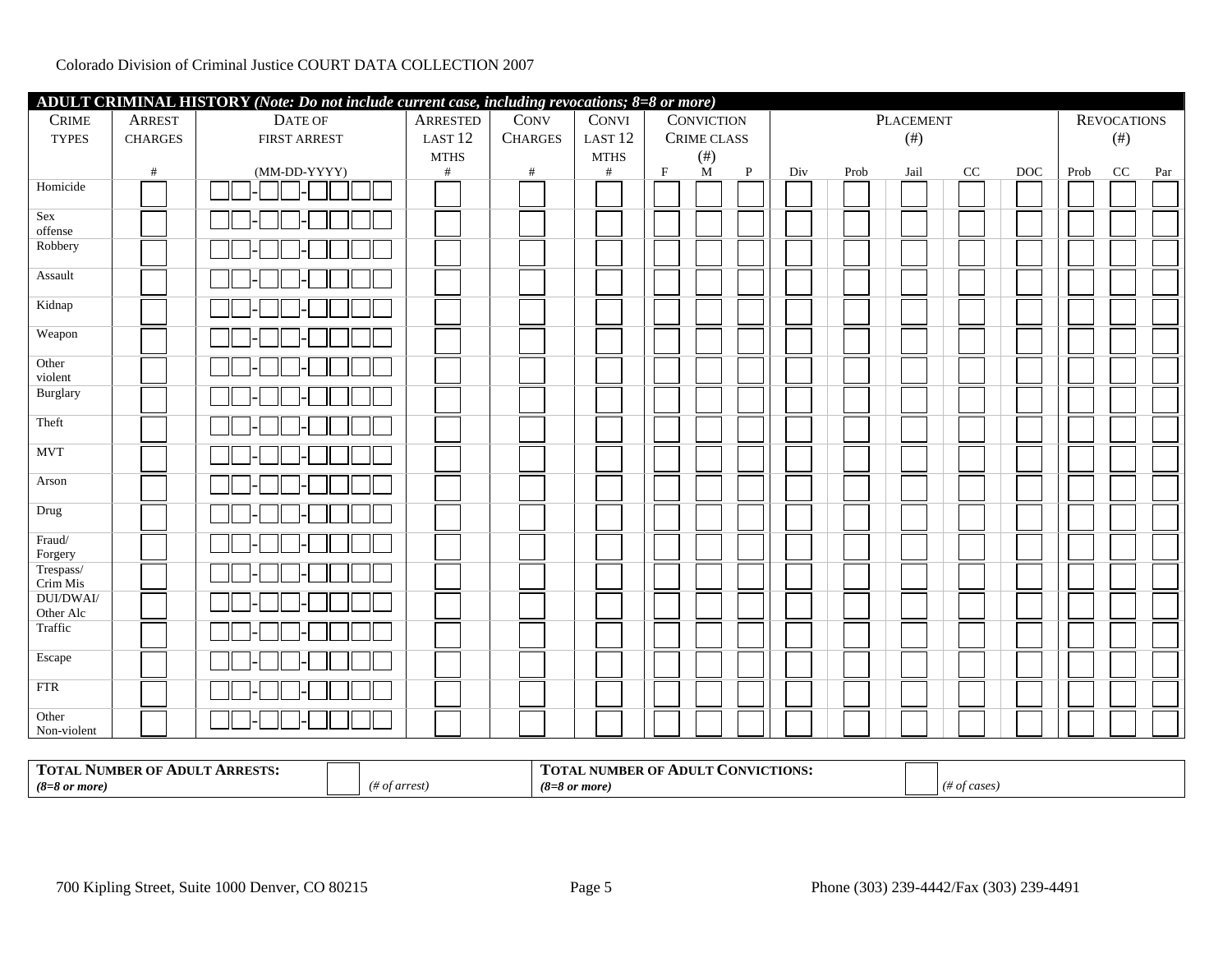# **ESCAPE**





CURRENT ESCAPE (*Details on the 2 most recent escape charges (with different escape dates) within the current case. If more than 2 escape charges within the current case, jot down the details on the back of page 7).* 

|                                                                                                                                                                                                                                             | <b>ESCAPE 1</b>       | <b>ESCAPE 2</b> |  |  |  |  |
|---------------------------------------------------------------------------------------------------------------------------------------------------------------------------------------------------------------------------------------------|-----------------------|-----------------|--|--|--|--|
| <b>DATE OF RECENT ESCAPE</b>                                                                                                                                                                                                                | <b>MM</b><br>YY<br>DD | YY<br>MM<br>DD  |  |  |  |  |
| 01=Probation/DJ/DA/ISP<br>$07 = DOC$<br><b>ESCAPED</b><br>02=Detention<br>08=Parole/ISP Parole<br>FROM<br>09=Other (specify)<br>03=Commitment<br>$04 =$ Jail<br>10=ComCor (Transition)<br>99=Unknown<br>$05 = YOS$<br>06=ComCor (Diversion) |                       |                 |  |  |  |  |
| $1 =$ Hour<br>$4 = M$ onth<br>HOW LONG<br>$2 = Day$<br>$5 = year$<br>Number $\top$<br>GONE FOR<br>$3 =$ Week<br>9=Unknown<br>$(99=Uhk)$                                                                                                     | Unit<br>Number        | Unit<br>Number  |  |  |  |  |
| REASON FOR THE ESCAPE (SPECIFY)                                                                                                                                                                                                             |                       |                 |  |  |  |  |
| 1=Continued<br>CONSEQUENCE<br>2=Revoked & Reinstated<br>3=Regressed to another placement                                                                                                                                                    |                       |                 |  |  |  |  |
| PRECIPITATING OFFENSE(S)                                                                                                                                                                                                                    |                       |                 |  |  |  |  |
| PRECIPITATING SENTENCE(S)                                                                                                                                                                                                                   |                       |                 |  |  |  |  |

| <b>CASE CURRENTLY</b> | $0=$ No                   |
|-----------------------|---------------------------|
| <b>ON APPEAL</b>      | $1 = Yes$<br>$9=$ Unknown |